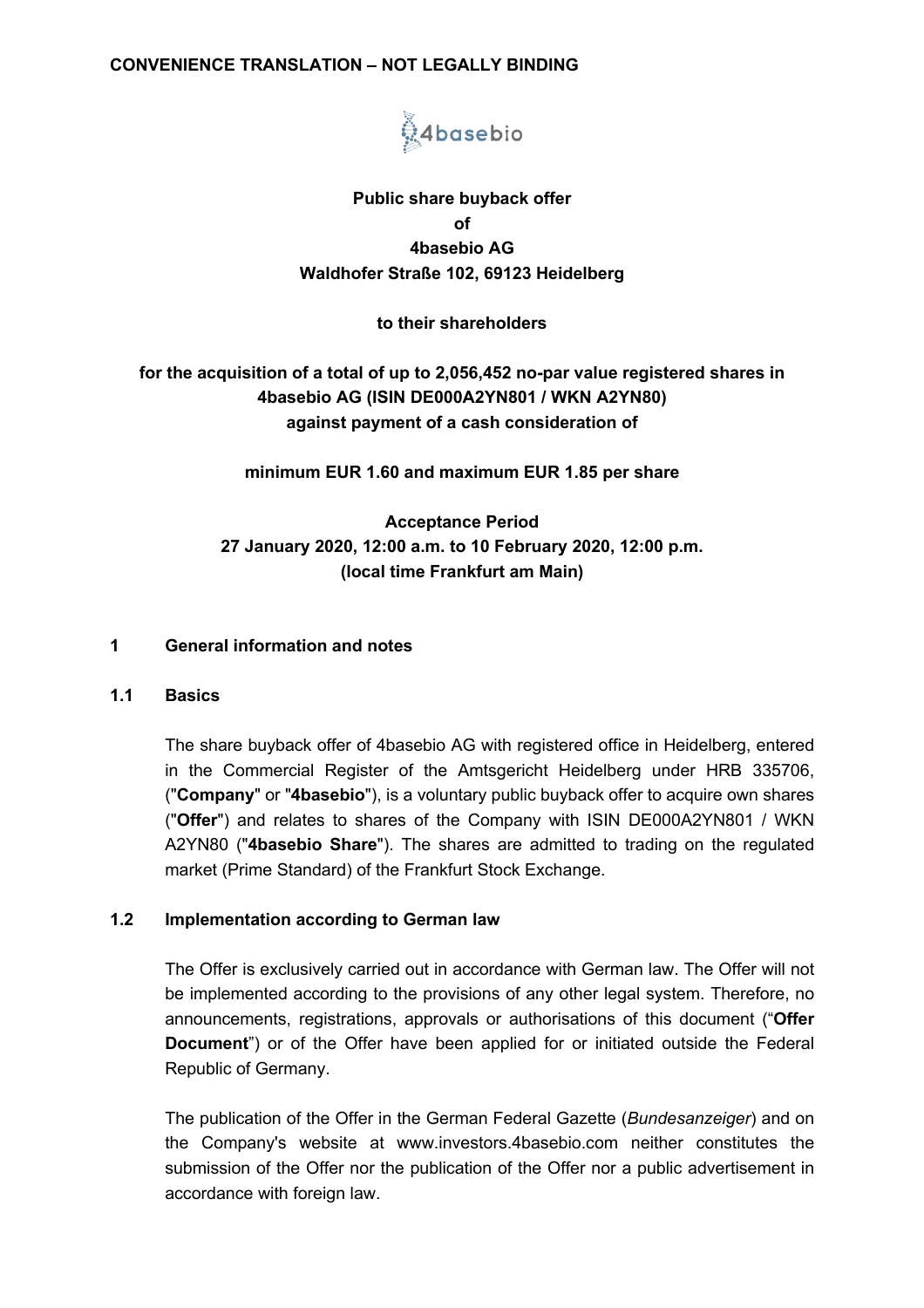In a letter dated 9 August 2006, the German Federal Financial Supervisory Authority (*Bundesanstalt für Finanzdienstleistungsaufsicht - "BaFin"*) announced that in the course of implementing the Takeover Directive Implementation Act, which came into force on 14 July 2006, it had changed its administrative practice regarding the applicability of the German Securities Acquisition and Takeover Act (*Wertpapiererwerbs- und Übernahmegesetz* - *WpÜG*) to the buyback of treasury shares to the effect that the WpÜG does not apply in the case of a public offer to buyback treasury shares. Accordingly, the provisions of the WpÜG do not apply to this buyback offer. The Offer Document was neither submitted to BaFin for examination nor for review and does not comply with the requirements of the WpÜG.

## **1.3 Publication of the Offer Document, declarations and notifications**

On 21. January 2020, the Company published its decision to issue the Offer by way of an ad hoc announcement in accordance with Article 17 of Regulation (EU) No. 596/2014 of the European Parliament and of the Council of 16 April 2014 on market abuse. The ad hoc announcement is also available under the heading "News – Ad Hoc Releases" on the Company's website at www.investors.4basebio.com.

This Offer Document is published in the German Federal Gazette (*Bundesanzeiger*) and on the Company's website at www.investors.4basebio.com under the heading "News". A convenience translation is also published on the Company's website.

# **1.4 Distribution and acceptance of the Offer outside the Federal Republic of Germany**

The Offer is addressed to the shareholders of 4basebio AG ("**4basebio Shareholders**"). 4basebio Shareholders with residence, registered office or habitual abode outside of Germany should take into account that this Offer Document does not constitute a public purchase offer outside of the Federal Republic of Germany under the respective foreign law. 4basebio Shareholders who wish to accept the Offer outside the Federal Republic of Germany are requested to observe the following statements.

The publication, dispatch, distribution or dissemination of this Offer Document or of a summary or other description of the provisions contained in the Offer Document or of other information relating to the Offer may be subject to the provisions (in particular restrictions in accordance with the provisions) of legal systems other than those of the Federal Republic of Germany. Publication under any legal system other than that of the Federal Republic of Germany is not intended.

The acceptance of the Offer outside the Federal Republic of Germany may be subject to legal systems other than those of the Federal Republic of Germany. Persons who come into possession of this Offer Document outside the Federal Republic of Germany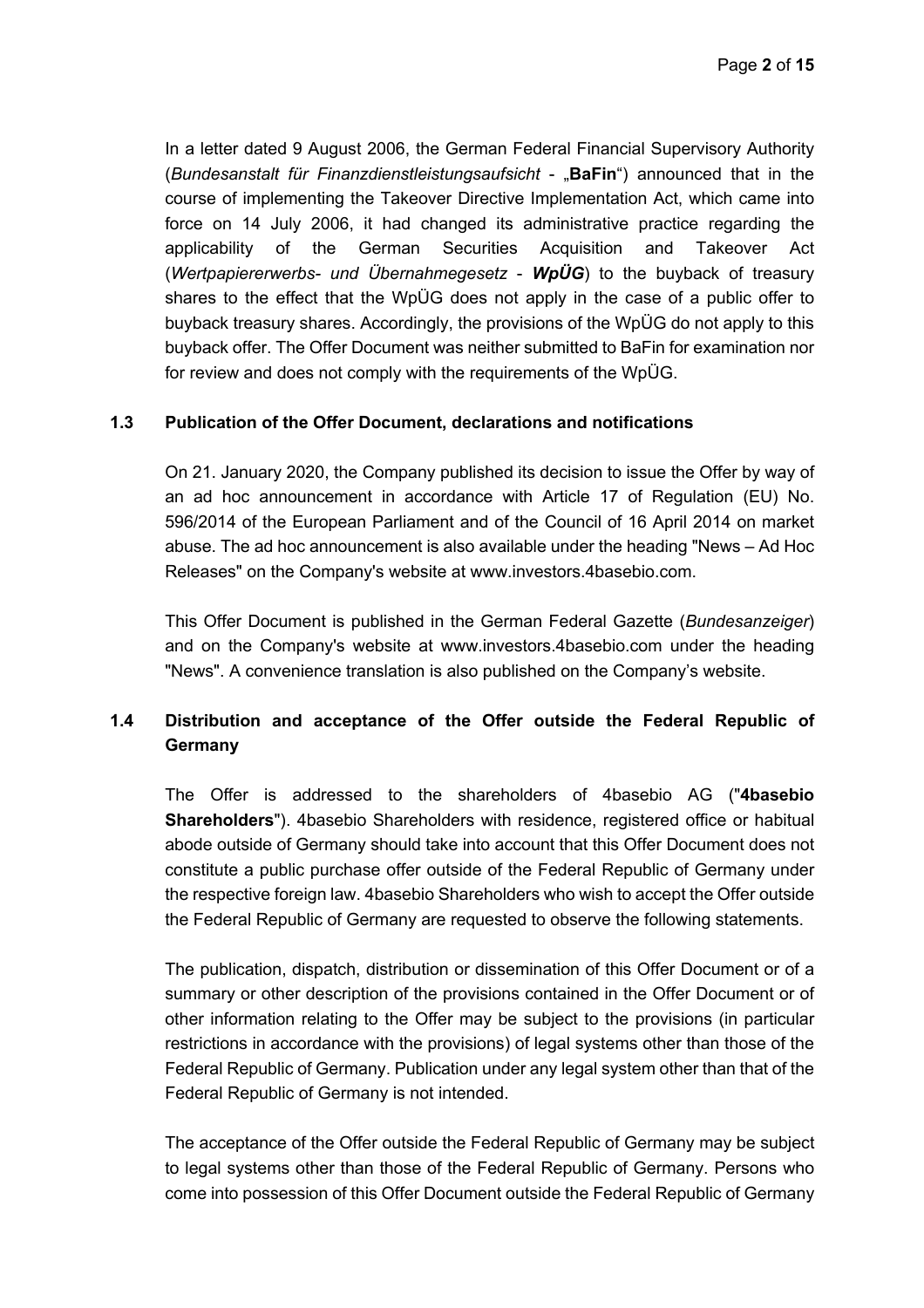or who wish to accept the Offer there are requested to inform themselves about the applicable legal provisions and to comply with them.

To the extent that a custodian credit institution or a custodian financial services company with registered office in the Federal Republic of Germany or a German branch of a custodian credit institution or financial services company has information or forwarding obligations vis-à-vis its customers in connection with the Offer which are based on the legal provisions applicable to the respective custodian relationship, the custodian institution is required to independently examine the effects of foreign legal systems on these obligations.

The Company does not warrant that the publication, dispatch, distribution or dissemination of this Offer Document or the Offer outside the Federal Republic of Germany complies with the legal provisions of jurisdictions other than the Federal Republic of Germany. Furthermore, the Company does not guarantee that the acceptance of the Offer outside the Federal Republic of Germany is compatible with the respective applicable legal provisions. Any responsibility of the Company for noncompliance with foreign legal regulations is expressly excluded.

### **1.5 Status of the information**

All statements, opinions, intentions and forward-looking statements contained in this Offer Document are, unless expressly stated otherwise, based on currently available information and plans as well as on certain assumptions of the Company at the time of publication of this Offer Document, which may change in the future, without the Company being obliged to update the Offer Document in this case.

### **2 The Offer**

### **2.1 Subject of the offer**

4basebio AG, Heidelberg, hereby offers to purchase and acquire from 4basebio Shareholders the no-par value registered shares held by them with a notional interest in the share capital of EUR 1.00 per share with ISIN DE000A2YN801 / WKN A2YN80 at a minimum purchase price of EUR 1.60 and a maximum price of EUR 1.85 per share in accordance with this Offer Document.

The Offer relates to a total of up to 2,056,452 shares, which corresponds to approximately 4% of the current share capital of the Company. The Company reserves the right to increase the number of shares which this Offer is aimed at ("**Offer Increase**"). If more than 2,056,452 shares are tendered for acquisition under this Offer, the declarations of acceptance will be considered proportionately in accordance with Section 3.5 of the Offer Document and, if applicable, taking into account an increase in the Offer. Within the scope of proportionate consideration, rounding is also carried out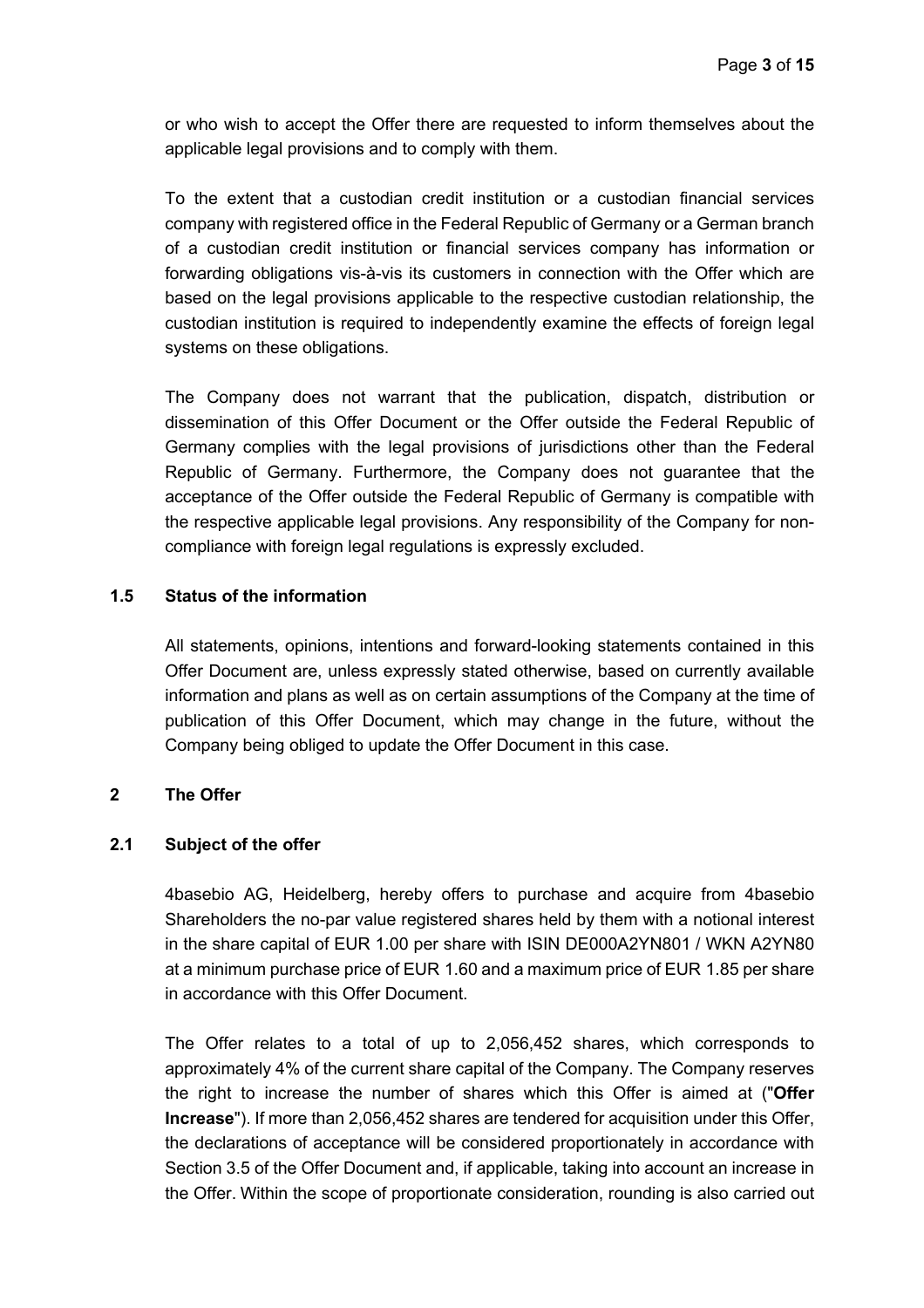in accordance with commercial principles to avoid arithmetical fractions of shares. To the extent necessary, any fractions are also disregarded.

#### **2.2 Final purchase price**

All 4basebio Shares that the Company will acquire based on this Offer will be acquired at the same price per 4basebio Share ("**Final Purchase Price**"). The Final Purchase Price will be calculated by the Company in coordination with the Settlement Bank (as defined in Sec. 3) on the basis of the acceptances of the 4basebio Shareholders and will amount to a minimum of EUR 1.60 per 4basebio Share and a maximum of EUR 1.85 per 4basebio Share. Subject to clause 2.2 b) (ii), the Final Purchase Price will be the lowest price at which the Company is able to acquire the targeted number of 2,056,452 4basebio Shares ("**Target Number of Shares**").

a) Acceptance by 4basebio Shareholders

4basebio Shareholders can accept the Offer for all or part of their 4basebio Shares in the following two ways (each declaration of acceptance that is duly and effectively declared in accordance with this offer, an "**Acceptance**" and together the "**Acceptances**"):

(i) by way of an Acceptance at the Shareholder Purchase Price

"**Acceptance at the Shareholder Purchase Price**" is an acceptance in which a shareholder accepts the Offer for one or more 4basebio Shares at a price determined by him, at least EUR 1.60 per share ("**Minimum Purchase Price**") and at most EUR 1.85 per share ("**Maximum Purchase Price**"; the range between (and in each case including) the Minimum Purchase Price and the Maximum Purchase Price hereinafter also "**Purchase Price Range**"). The price at which shares are tendered with an Acceptance of the Shareholder Purchase Price must be a multiple of EUR 0.05 per 4basebio Share. Acceptance of the Shareholder Purchase Price at a price that is not a multiple of EUR 0.05 shall be deemed to have been made at a price corresponding to the next higher multiple of EUR 0.05. By accepting the Shareholder Purchase Price, the shareholder agrees to sell his or her shares tendered for sale at the Final Purchase Price equal to or higher than the price specified in the Acceptance at Shareholder Purchase Price. It should be noted that, although a shareholder can prevent the 4basebio Shares from being sold at a price that the shareholder considers too low by the Acceptance at the Shareholder Purchase Price, such an acceptance may result in the shareholder's acceptance not being taken into account and the shareholder's 4basebio Shares being excluded from the Offer, though; or

(ii) by way of Acceptance at the Final Purchase Price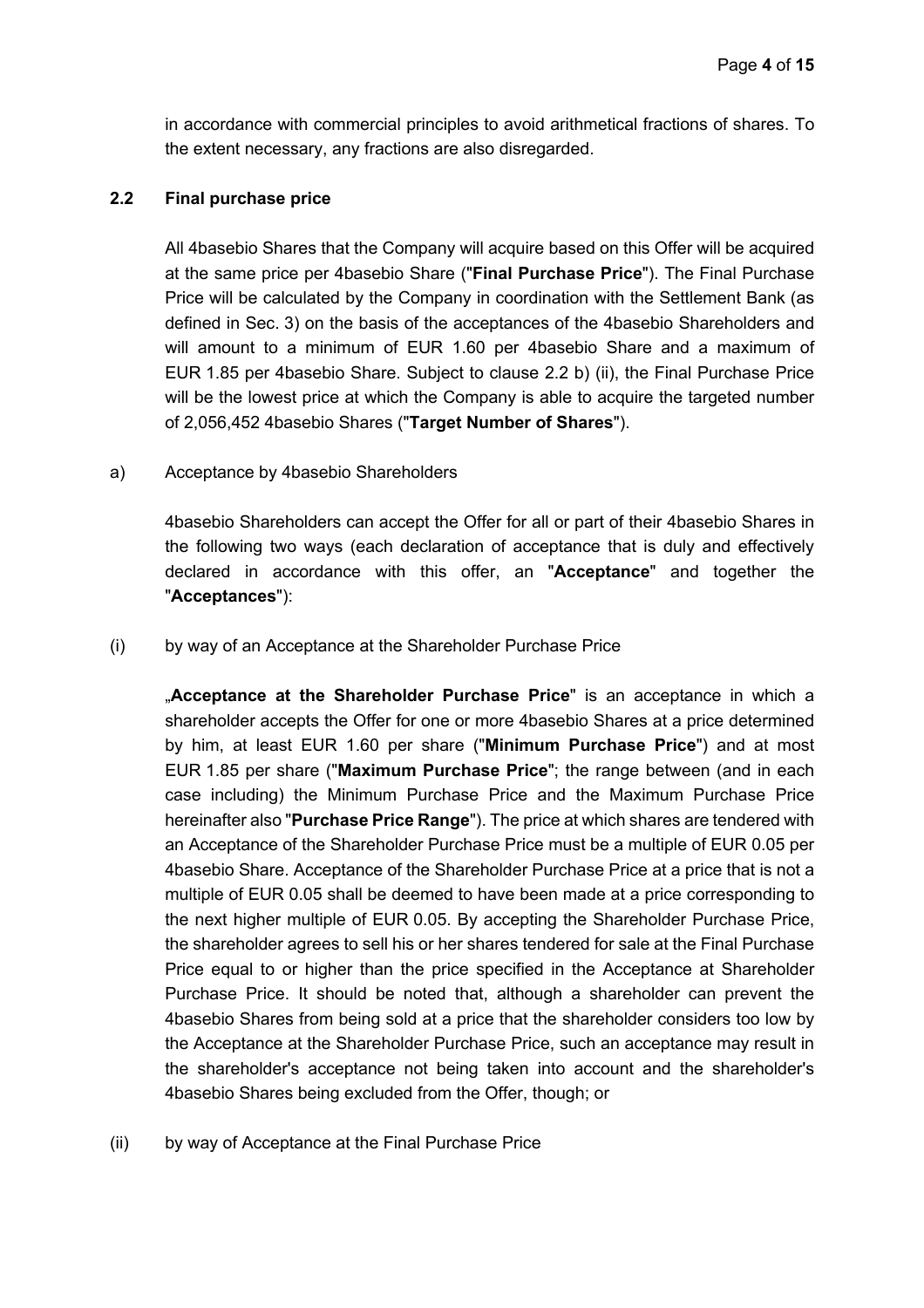An "**Acceptance at the Final Purchase Price**" is an acceptance in which a shareholder accepts the Offer for one or more 4basebio Shares at the Final Purchase Price (i.e. without stating a concrete price). In this case, the shareholder's 4basebio Shares - subject to a proportional allocation - will be acquired under the terms of this Offer Document at the Final Purchase Price. It should be noted that, by the Acceptance at the Final Purchase Price, a shareholder may increase the probability that the Company will acquire its 4basebio Shares tendered for sale following this Offer; however, assumptions regarding the Final Purchase Price may reduce the Final Purchase Price and result in the Company acquiring the 4basebio Shares tendered for sale at the Minimum Purchase Price. Shareholders can tender part of their 4basebio Shares for sale by way of an Acceptance at the Shareholder Purchase Price and part of their 4basebio Shares by way of an Acceptance at the Final Purchase Price. In addition, shareholders can tender different 4basebio Shares at different prices in the event of an Acceptance at the Shareholder Purchase Price. In this case, any tender of 4basebio Shares at another price is deemed to be an Acceptance at the Shareholder Purchase Price and therefore an Acceptance for the purposes of this Offer.

The Company reserves the right, subject to the restrictions specified by the authorizing resolution, to change the Purchase Price Range once or several times by increasing the Maximum Purchase Price and/or increasing the Minimum Purchase Price. A reduction of the Minimum Purchase Price or the Maximum Purchase Price is not possible. If the Company changes the Purchase Price Range by increasing the Minimum Purchase Price, all Acceptances at the Shareholder Purchase Price that either show a purchase price per 4basebio Share equal to the original Minimum Purchase Price of EUR 1.60 per 4basebio Share or that show a Final Purchase Price that is higher than the original Minimum Purchase Price of EUR 1.85 per 4basebio Share but lower than the final Minimum Purchase Price (i.e. the Minimum Purchase Price applicable at the end of the Acceptance Period (as defined in Sec 2.3) following a change by the Company) is deemed to be delivered at a purchase price equal to the final Minimum Purchase Price.

(b) Calculation of the Final Purchase Price

The Final Purchase Price shall be calculated immediately after the expiry of the Acceptance Period in accordance with the following provisions:

- (i) The Final Purchase Price is generally the lowest price within the Purchase Price Range at which the Company can acquire the Target Number of Shares on the basis of the declared Acceptances.
- (ii) If, on the basis of the Acceptances, the Company can only acquire fewer 4basebio Shares than the Target Number of Shares (because the number of shares effectively tendered for sale at a price within the Purchase Price Range and for which the Acceptance was not effectively revoked is lower than the Target Number of Shares),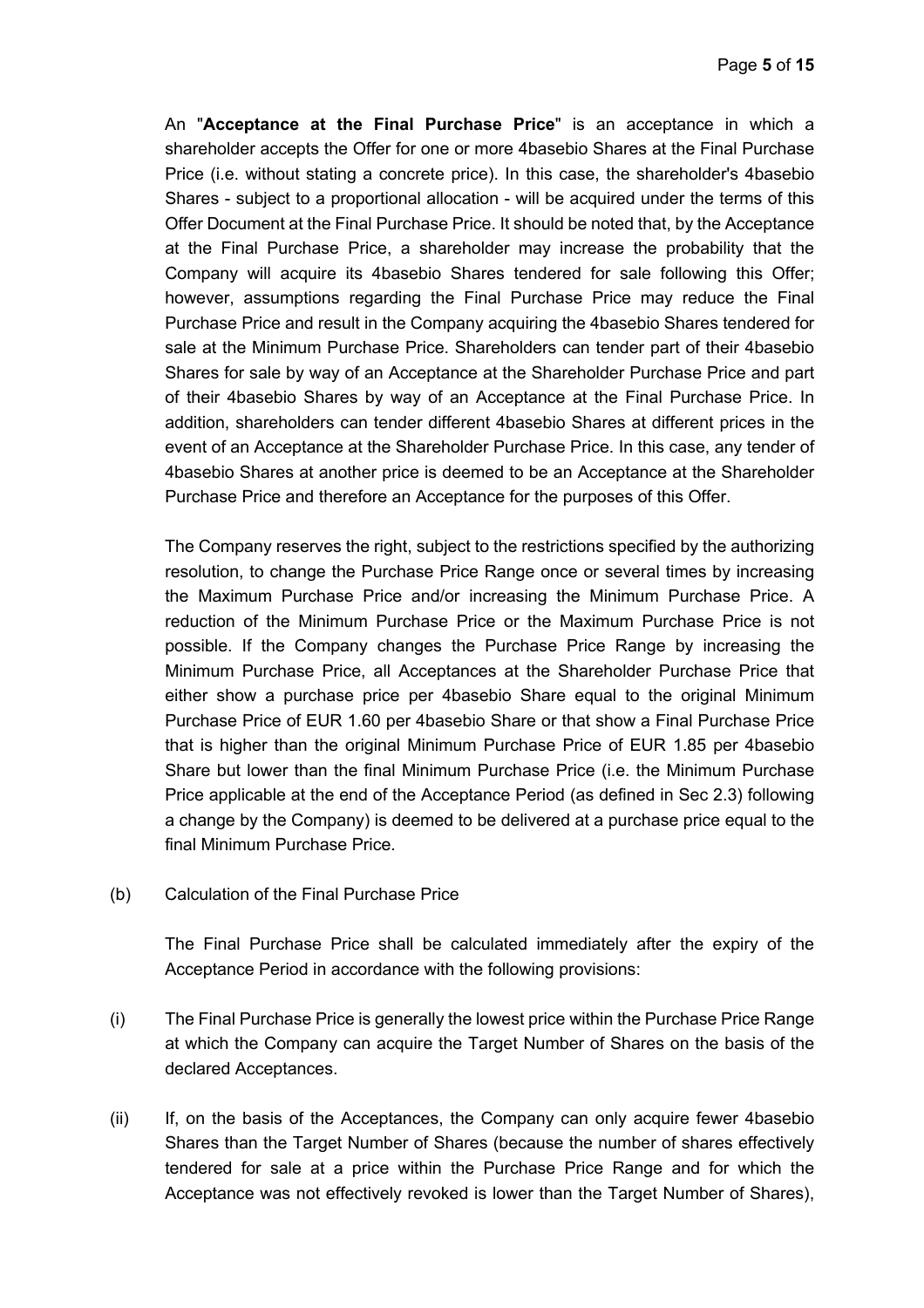the Final Purchase Price will be the highest price (within the Purchase Price Range of EUR 1.60 to EUR 1.85) from the Acceptances, and the Company will acquire all 4basebio Shares effectively tendered for sale.

(c) Publication of the Final Purchase Price

It is planned that the Company will publish the Final Purchase Price determined in accordance with the above rules within three bank working days after expiry of the Acceptance Period under the heading "News" on its website at www.investors.4basebio.com as well as in the German Federal Gazette (*Bundesanzeiger*).

## **2.3 Start and end of the Acceptance Period**

The period for Acceptance of the Offer begins on Monday, 27 January 2020, 12:00 a.m. (local time Frankfurt am Main) and ends on Monday, 10 February 2020, 12:00 p.m. (local time Frankfurt am Main) ("**Acceptance Period**").

However, the Company reserves the right to extend the Acceptance Period once or several times. The Company will announce an extension of the Acceptance Period without undue delay and prior to the expiry of the Acceptance Period or the extended Acceptance Period in the German Federal Gazette (*Bundesanzeiger*) and publish it on the Company's website at www.investors.4basebio.com under the heading "News". In the event of an extension of the Acceptance Period, the deadlines for the settlement of the Offer set out in this Offer Document shall be postponed accordingly.

### **2.4 Conditions and authorisations**

This Offer and the purchase and transfer agreements which come into existence as a result of the acceptance of the Offer are not subject to any conditions and official approvals, with the exception of the proportional consideration of the declarations of acceptance in the case of a transfer acceptance in accordance with Section 3.5 of the Offer Document.

### **3 Implementation of the Offer**

The Company has commissioned Baader Bank AG, 85716 Unterschleißheim, Germany, with the technical processing of the Offer ("**Settlement Bank**").

### **3.1 Declaration of acceptance and rebooking**

4basebio Shareholders can only accept the Offer by declaring Acceptance of the Offer in writing to their custodian bank within the Acceptance Period pursuant to Section 2.2 of the Offer Document.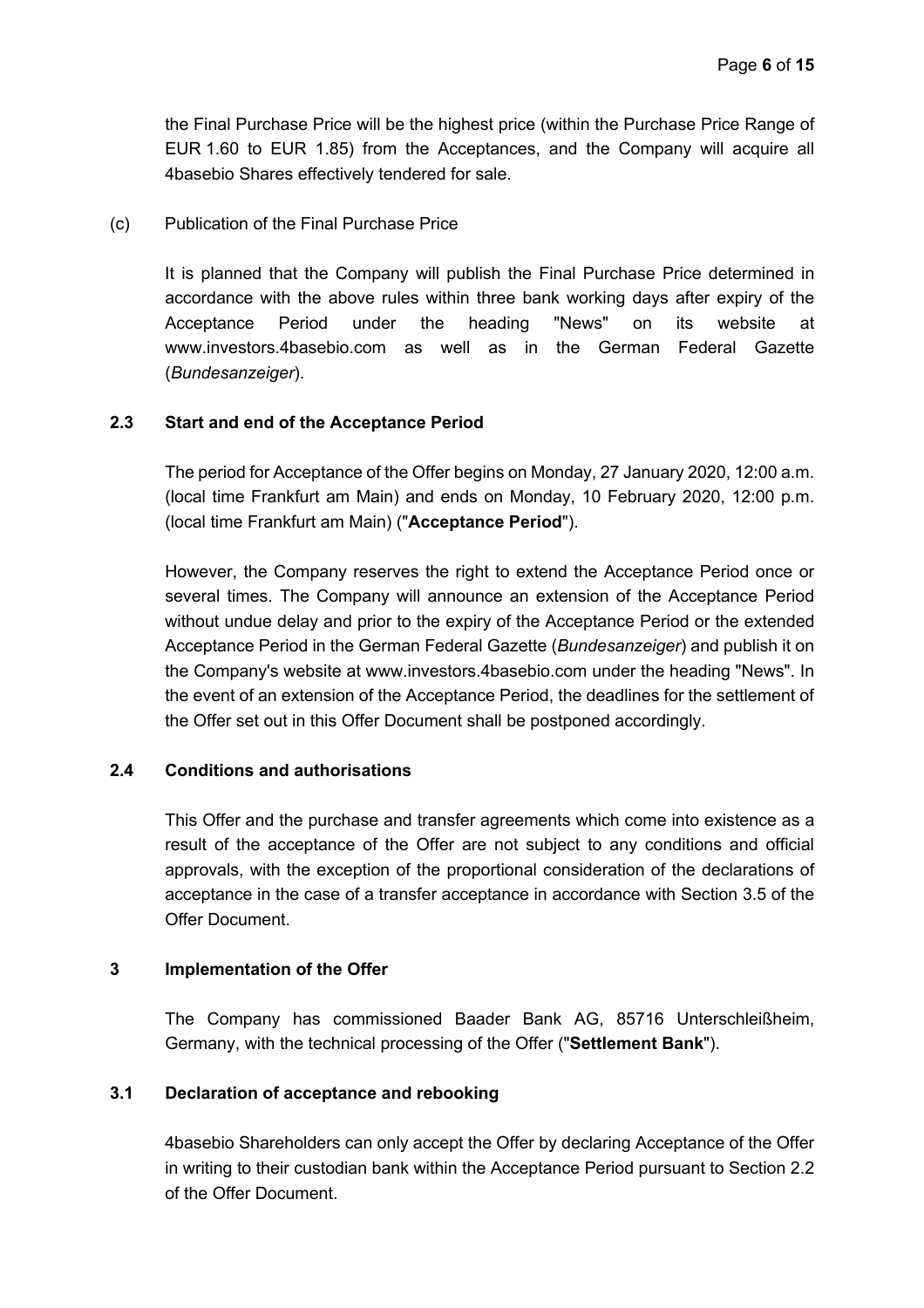The declaration of Acceptance will only become effective if the 4basebio Shares, in respect of which Acceptance has been declared, have been transferred in due time at Clearstream Banking AG, Frankfurt am Main, into ISIN DE000A254V61 / WKN A254V6 ("**4basebio tendered for buyback**"). 4basebio Shares tendered for buyback are treated as bearer shares. The rebooking will be initiated by the custodian bank after receipt of the declaration of Acceptance. The rebooking of the 4basebio Shares into the separate ISIN DE000A254V61 / WKN A254V6 is deemed to have been effected in due time if the rebooking is effected by 6:00 p.m. (local time Frankfurt am Main) on the second bank working day (inclusive) after the expiry of the Acceptance Period, i.e. by Wednesday, 12 February 2020, 6:00 p.m. (local time Frankfurt am Main). Bank working day means a day on which (i) credit institutions in Frankfurt am Main are generally open for business and (ii) the Trans-European Automated Real Time Gross Settlement Express Transfer System ("TARGET") or another comparable system is operational.

### **3.2 Other declarations linked to the Acceptance**

By accepting the Offer, the respective 4basebio Shareholders accepting the Offer declare that they accept the Company's Offer to conclude a purchase agreement for the shares designated in the declaration of acceptance in accordance with the provisions of this Offer Document.

By accepting the Offer, the respective 4basebio Shareholders accepting the Offer instruct their custodian bank (i) to initially leave the 4basebio Shares shares tendered for buyback in their securities account, but to transfer them to the separate ISIN DE000A254V61 / WKN A254V6 at Clearstream Banking AG; and (ii) to instruct and authorise Clearstream Banking AG, in accordance with the partial consideration of the declarations of acceptance pursuant to Section 3.5 of the Offer Document to make the 4basebio-Shares tendered for buyback with the separate ISIN DE000A254V61 / WKN A254V6 available to the Settlement Bank in its securities account at Clearstream Banking AG for transfer of title to the Company immediately after expiry of the Acceptance Period.

By accepting the Offer, the respective 4basebio Shareholders accepting the Offer instruct and authorise the Settlement Bank and their respective custodian bank to take all necessary or expedient actions, to make and receive declarations, in particular to effect the transfer of ownership of the 4basebio-Shares tendered for buyback to the Company, while exempting themselves from the prohibition of self-contracting pursuant to section 181 German Civil Code (*Bürgerliches Gesetzbuch – BGB*), and to do so in accordance with the provisions of this Offer Document.

By accepting the Offer, the respective 4basebio Shareholders accepting the Offer instruct their custodian bank to instruct and authorise Clearstream Banking AG, for its part, to provide the Company, directly via the Settlement Bank or via the custodian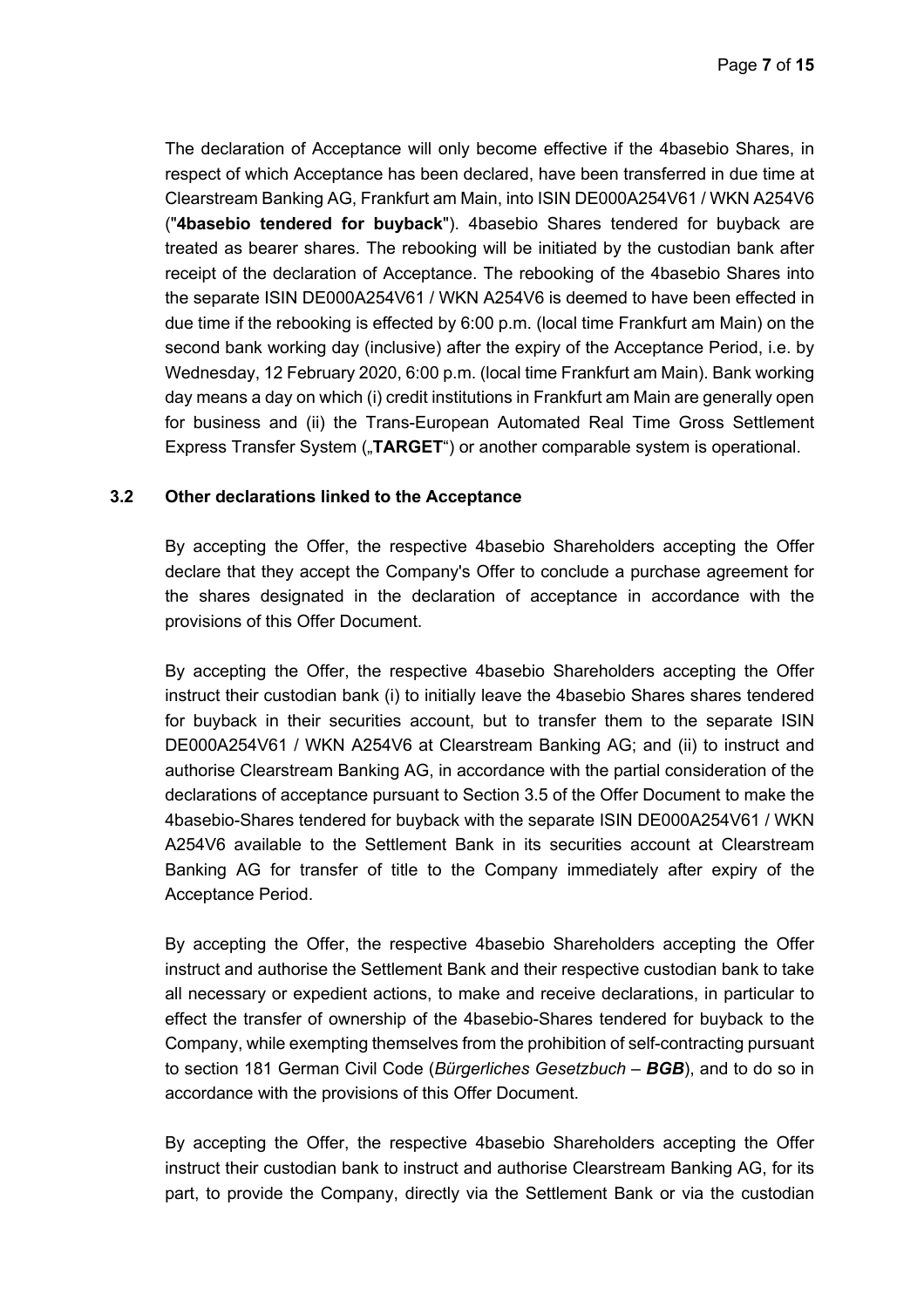bank, with the information required for the announcement of the result of this Offer, in particular the number of 4basebio-Shares tendered for buyback and booked into the custodian bank's securities account at Clearstream Banking AG under the separate ISIN DE000A254V61 / WKN A254V6 as well as the price at which 4basebio Shares have been tendered for buyback on each trading day.

By accepting the Offer, the respective 4basebio Shareholders accepting the Offer transfer the 4basebio-Shares tendered for buyback to the Company against payment of the Final Purchase Price, subject to the expiry of the Acceptance Period and subject to only partial consideration of declarations of Acceptance in accordance with Section 3.5 of the Offer Document and, if applicable, taking into account an offer increase. If and to the extent that a shareholder has declared one or more Acceptances at the Shareholder Purchase Price to be higher than the Final Purchase Price, the acceptance of the Offer is invalid.

By accepting the Offer, the respective 4basebio Shareholders accepting the Offer declare that their 4basebio-Shares tendered for buyback are in their sole ownership at the time of transfer, are not subject to any restrictions on disposal and are free of rights and claims of third parties.

In the interest of a smooth and expeditious settlement of this Offer, the orders, declarations, authorisations and instructions listed under this Section 3.2 are irrevocably issued or given with the declaration of acceptance. 4basebio Shareholders who do not irrevocably place or give such orders, declarations, authorisations and instructions will be treated as if they had not accepted the Offer.

### **3.3 Legal consequences of Acceptance**

Upon Acceptance of this Offer, a purchase and transfer agreement for the respective 4basebio-Shares tendered for buyback in accordance with this Offer Document is concluded between the relevant 4basebio Shareholder and the Company subject to only partial consideration of the declaration of acceptance in accordance with Section 3.5 of the Offer Document. In the event of an Acceptance at the Shareholder Purchase Price, the final purchase price will be equal to or higher than the price indicated in the declaration of Acceptance.

### **3.4 Settlement of the Offer and Payment of the Purchase Price**

The Final Purchase Price will be paid to Clearstream Banking AG for credit to the custodian bank concurrently with the transfer of the 4basebio-Shares tendered for buyback and, if applicable, in accordance with the partial consideration of declarations of Acceptance pursuant to Section 3.5 of the Offer Document to the custody account of the Settlement Bank at Clearstream Banking AG for transfer to the Company. Upon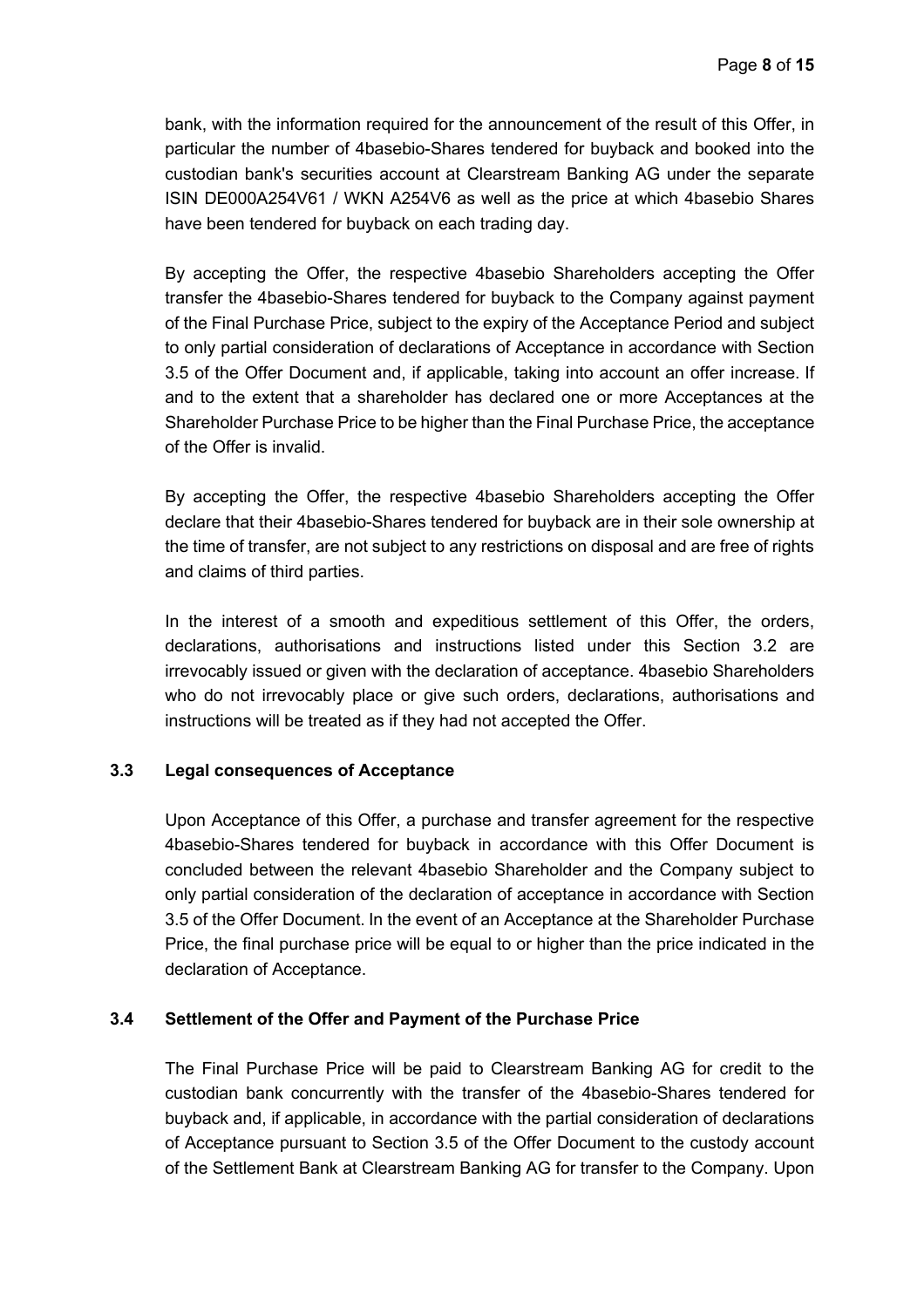payment of the Final Purchase Price to Clearstream Banking AG, the Company is released from its obligation to pay the purchase price.

To the extent that 4basebio-Shares tendered for buyback could not bought back by the Company in the event of partial consideration of declarations of Acceptance, the custodian bank will be instructed to book these shares back into the original ISIN DE000A2YN801 / WKN A2YN80.

Clearstream Banking AG will book the 4basebio-Shares tendered for buyback which the Company acquires under this Offer and, if applicable, subject to the partial consideration of declarations of acceptance pursuant to Section 3.5 of the Offer Document, to the Settlement Bank's securities account at Clearstream Banking AG. This will take place simultaneously against payment of the relevant purchase price by the Company via Clearstream Banking AG to the respective custodian bank of the 4basebio Shareholders accepting the Offer. The respective custodian bank is instructed to credit the Offer Price to the account specified in the written declaration of Acceptance of the respective 4basebio Shareholder. The purchase price is expected to be available at the respective custodian bank on the sixth bank working day after the end of the Acceptance Period.

If declarations of Acceptance are partially taken into account, the crediting of the Final Purchase Price, which must also be paid immediately, may be delayed by a few days for technical reasons.

### **3.5 Partial consideration of declarations of acceptance**

Subject to an Offer Increase, the Offer relates to a total of 2,056,452 shares, which corresponds to approximately 4% of the current share capital of the Company. If more than 2,056,452 shares are tendered for acquisition via the custodian bank as part of this Offer and the Company does not exercise its right to increase the Offer, or if the Offer is over-accepted despite such an increase in the Offer, the declarations of acceptance will be taken into account proportionately, i.e. in the ratio of the total number of shares for which this Offer is made (2,056,452 shares subject to an increase in the Offer) to the total number of the Company's shares submitted. The result of the calculation is rounded down to the next full number. Peaks are not taken into account.

In doing so, the Company makes use of the option provided for in the authorisation of the extraordinary general meeting to acquire treasury shares, which allows for preferential acceptance of small numbers of up to 100 shares.

## **3.6 Increase of Offer**

If the Offer is accepted by the 4basebio Shareholders for more than 2,056,452 shares, the Company may unilaterally increase the number of shares at whose acquisition the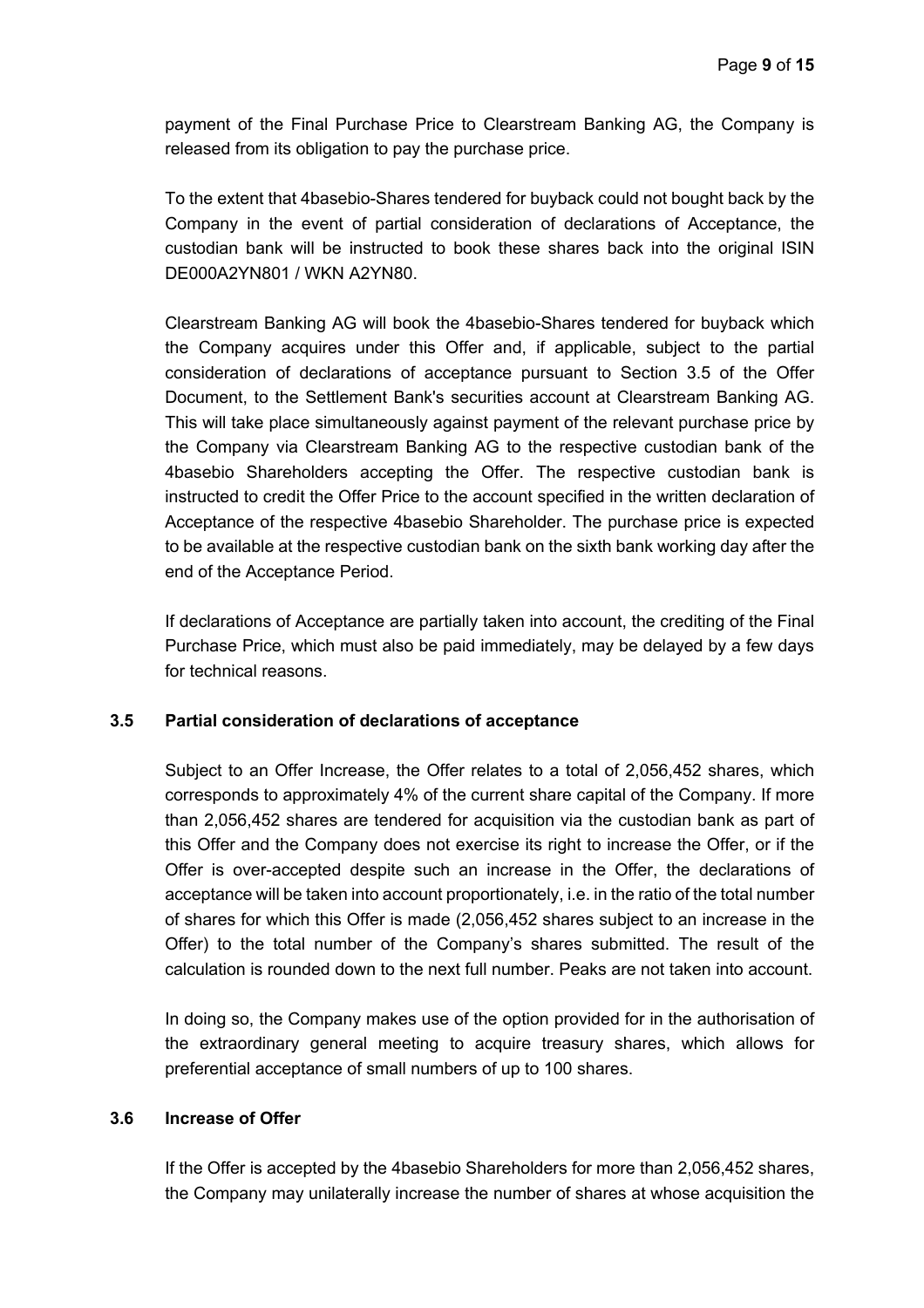Offer is directed ("**Offer Increase**"). The Company will declare an Offer Increase to the custodian banks together with the settlement within the Acceptance Period and will also announce the Offer Increase by publication in the media specified in Section 9 of the Offer Document. The Offer Increase may be declared within the limits of the authorisation resolved by the general meeting on 19 December 2019 and may relate to all shares for which this Offer was accepted or to any other number of shares exceeding the original offer volume of 2,056,452.

### **3.7 Costs, expenses and fees**

All costs associated with the Acceptance of the Offer and the transfer of the shares, in particular the costs, expenses and fees charged by the custodian banks, are to be borne by the 4basebio Shareholders themselves.

### **3.8 Right of withdrawal**

4basebio Shareholders who have accepted this Offer do not have a contractual right to withdraw from the contract concluded by accepting this Offer.

### **3.9 No stock exchange trading with tendered 4basebio Shares**

4basebio Shareholders may not sell their shares tendered for buyback under ISIN DE000A254V61 / WKN A254V6 as of booking until rebooking on the stock exchange, regardless of whether the shares are sold as a result of this Offer or are returned due to a possible oversubscription. Trading of the 4basebio Shares booked under ISIN DE000A2NY801 / WKN A2NY80 remains unaffected.

### **4 Basis of the Offer to acquire treasury shares**

### **4.1 Capital structure**

The share capital of the Company currently amounts to EUR 51,411,323.00 and is divided into 51,411,323 no-par value shares with a proportionate amount of the share capital of EUR 1.00 per share. The Company currently holds no treasury shares.

## **4.2 Authorisation to acquire own shares**

The extraordinary general meeting of the Company on 19 December 2019 authorised the Company to acquire treasury shares as follows:

a) The Company is authorised to acquire own shares amounting to 10% of the Company's share capital at the time of the Extraordinary General Meeting on 19 December 2019.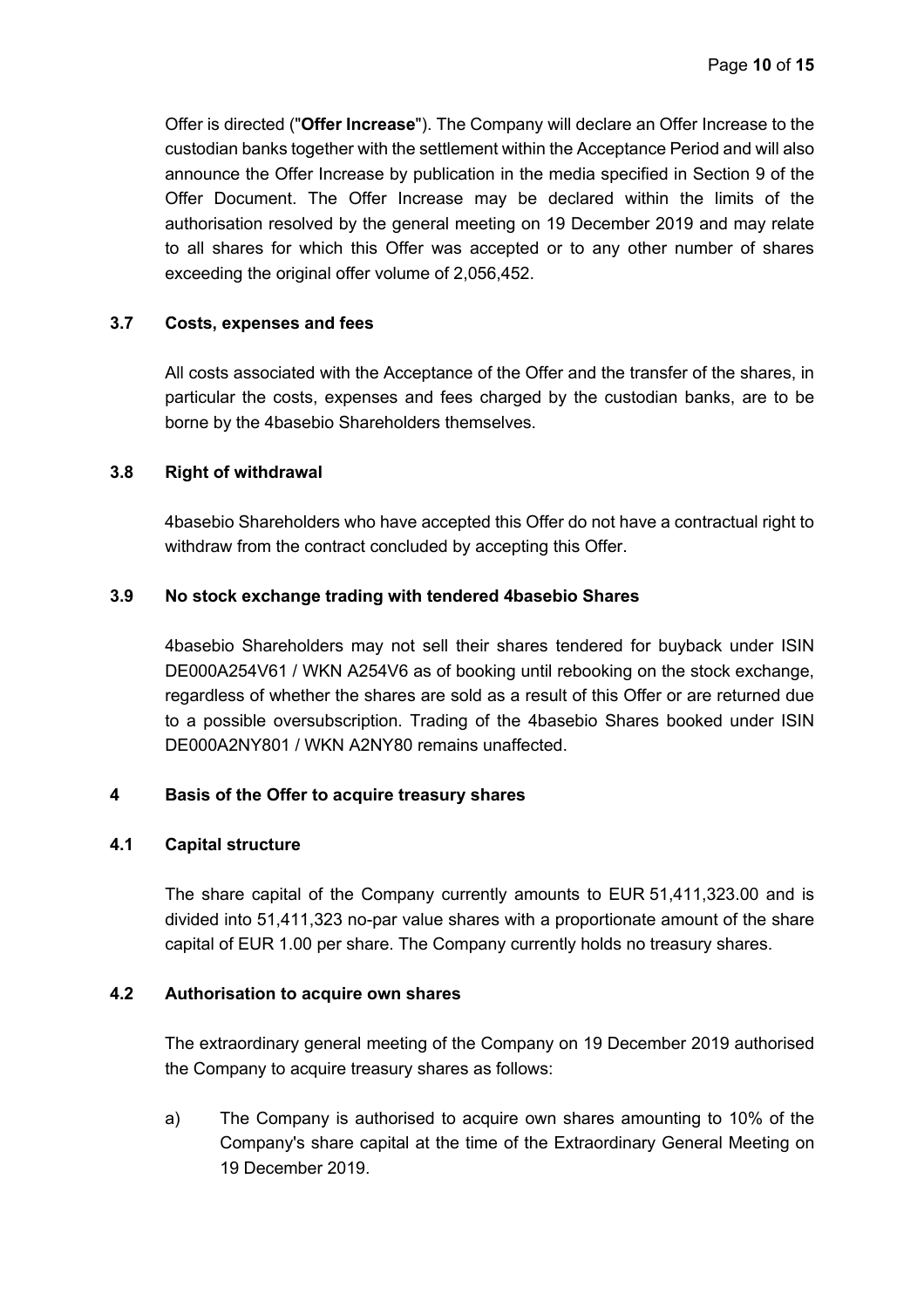Together with other own shares which the Company has already acquired and still holds or which are attributable to the Company pursuant to Section 71a et seq. of the German Stock Corporation Act (*Aktiengesetz* – "**AktG**"), the acquired shares may at no time exceed 10% of the Company's share capital.

- b) The authorisation shall take effect at the end of the Extraordinary General Meeting at which a resolution is passed and shall remain in force until 18 December 2024.
- c) At the discretion of the Board of Executive Directors and within the limits resulting from the principles of stock corporation law, the acquisition shall be effected on the stock exchange or off the stock exchange, the latter in particular by way of a public purchase offer and also excluding the shareholders' right to tender, in compliance with the principle of equal treatment (Section 53a AktG). In the case of a public purchase offer, the Company may determine either a price or a price range for the acquisition.
	- (i) If the shares are acquired on the stock exchange, the purchase price paid per share (excluding incidental acquisition costs) may not exceed the average of the share prices (opening auction) in XETRA® trading on the Frankfurt Stock Exchange (or a successor system determined by Deutsche Börse AG) or, insofar as XETRA® trading in shares of the Company does not take place, on the stock exchange on which the majority of the shares (number) of the Company's shares were traded in total during these ten trading days ("**Relevant Price**") on the last ten trading days prior to the acquisition by no more than 5%.
	- (ii) If the shares are acquired outside the stock exchange, the purchase price paid per share (excluding incidental acquisition costs) may not exceed or fall short of the relevant value of a share of the Company by more than 10%.
	- (iii) In the case of a public purchase offer, the relevant value is the average of the Relevant Prices on the last ten stock exchange trading days prior to the day of the public announcement of the purchase offer. The purchase offer may stipulate further conditions. If, after the publication of a formal offer, the stock exchange price of the Company's share deviates not insignificantly from the relevant value, the offer may be adjusted. In the event of an adjustment, the average of the Relevant Prices on the last ten stock exchange trading days prior to the publication of the offer adjustment will be used as a basis.
	- (iv) If the shares are acquired outside the stock exchange in any other way, the relevant value shall be the average of the Relevant Prices on the last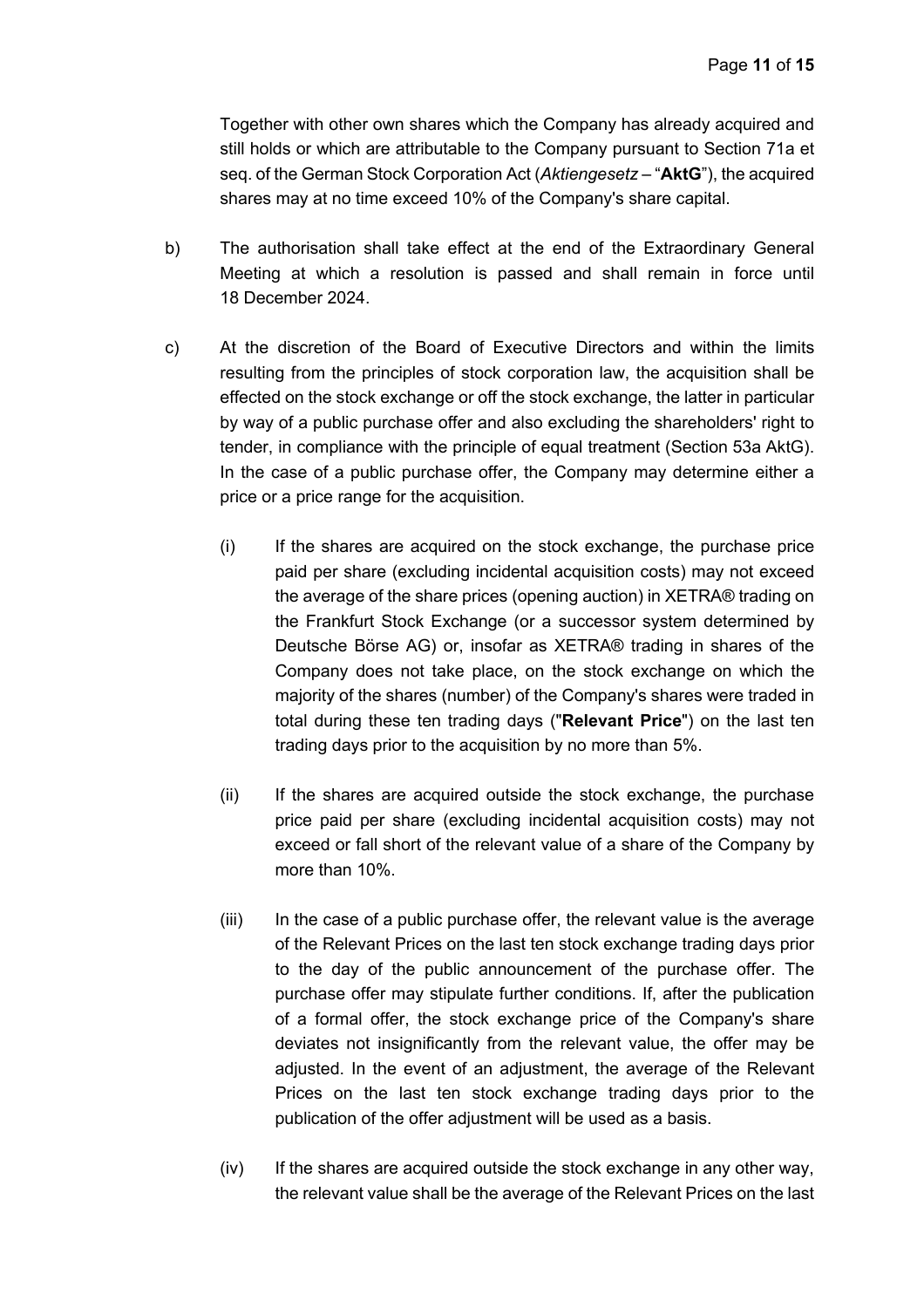ten stock exchange trading days prior to the date of conclusion of the contract on which the acquisition is based.

- (v) If, in the case of a public purchase offer, the subscription exceeds the volume of the offer, acceptance shall be based on quotas. Preferential acceptance of smaller numbers of up to 100 tendered shares per shareholder and rounding according to commercial principles may be provided for, partially excluding any right of shareholders to tender their shares.
- $(\ldots)$
- h) The authorisations under lit. a) to f) may be exercised in whole or in part, once or several times, individually or jointly by the Company, but also by its group companies or by third parties for its or their account.
- $(\ldots)$

The full text of the authorising resolution is published in the invitation to the Extraordinary General Meeting of Shareholders in the German Federal Gazette (*Bundesanzeiger*) on 11 November 2019.

## **4.3 Resolution of the management board to utilise the authorisation**

On 21 January 2020, the management board of the Company resolved to utilise of the authorisations granted by the general meeting on 19 December 2019 (see section 4.2) and, subject to an increase in the offer, to acquire up to 2,056,452 shares in 4basebio AG by means of a public offer directed to all shareholders at a purchase price of at least EUR 1.60 and at most EUR 1.85 per share. In doing so, the Company makes use of the possibility provided for in the authorisation for a preferential acceptance of small numbers of up to 100 tendered shares per shareholder. The supervisory board has approved the buyback offer.

## **4.4 Changes in holdings of treasury shares**

At present, the Company does not hold any treasury shares. If the Buyback offer were completed in full, the Company would hold 2,056,452 treasury shares, corresponding to approximately 4% of the Company's share capital, subject to an increase of the Offer.

## **5 Offer Price**

The Offer Price for one registered no-par value share of 4basebio AG is

### **minimum EUR 1.60 and maximum EUR 1.85 per share**.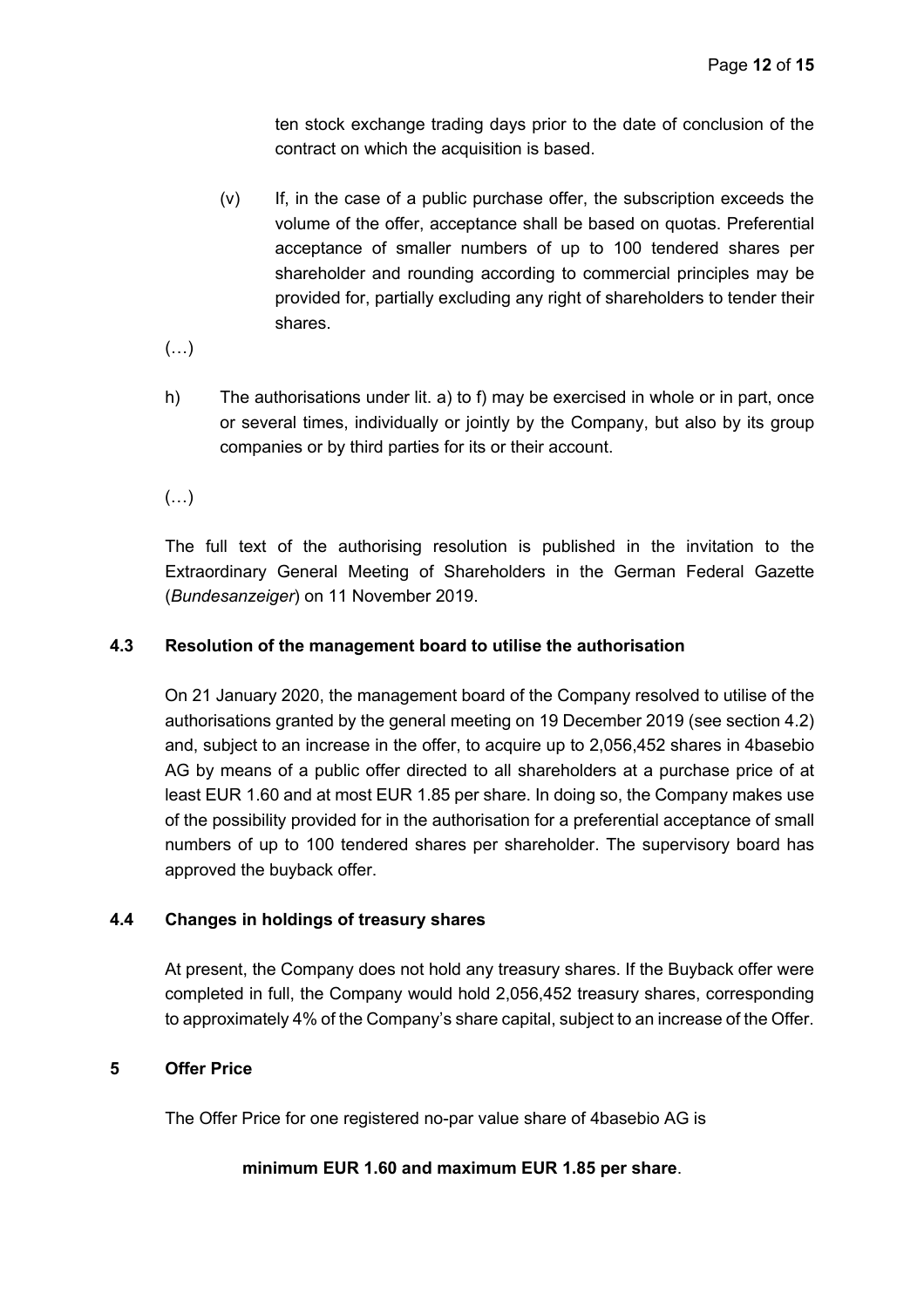According to the authorisation granted by the general meeting on 19 December 2019, the purchase price per share offered may not be more than 10% higher or lower than the average of the share prices (opening auction prices for the Company's shares in XETRA® trading or a successor system) on the Frankfurt Stock Exchange on the last ten trading days prior to the date of the public announcement of the purchase offer, excluding incidental acquisition costs. The Offer can be adjusted in accordance with the authorisation if, after publication of a purchase offer, there are not insignificant price deviations from the amount determined in accordance with the above provision. In this case, the relevant price is determined on the basis of the respective share price prior to publication of the adjustment to which the 10% limit for exceeding or falling below is to be applied (see point 4.2).

Based on the last ten trading days prior to the public announcement of the offer, the arithmetic mean of the opening auction prices for the Company's shares in XETRA® trading was EUR 1.70. The minimum Offer Price of EUR 1.60 is thus approximately 5.9% below the arithmetic mean of the opening auction prices in the reference period, and the maximum Offer Price of EUR 1,85 is thus approximately 8.8% above the arithmetic mean of the opening auction prices in the reference period; both values are within the price range specified in the authorisation granted by the extraordinary general meeting on 19 December 2019.

### **6 Rights of the Company from own shares, purpose of use**

The Company is not entitled to any rights from treasury shares acquired in connection with this Offer, in particular the Company does not have any voting or dividend rights from them.

The shares acquired under the share buyback offer are to be retained in order to use them later for all purposes in accordance with the authorisation granted - for example as consideration for the acquisition of companies or equity interests as part of the ongoing buy & build strategy of the Company. Shares not otherwise required will be redeemed.

4basebio Shareholder's influence who do not accept this Offer will thus potentially increase and the participation of such a shareholder will be given a proportionally higher weight.

### **7 Impact of the Offer**

The price of the 4basebio Share could be influenced by the fact that the Company announced its decision to submit this Offer on 21 January 2020 with an Offer Price of minimum EUR 1,60 and maximum EUR 1,85 per share. It is uncertain how the price of the 4basebio Shares will develop during or after the end of the Acceptance Period. It cannot be ruled out that after the execution of the offer and depending on the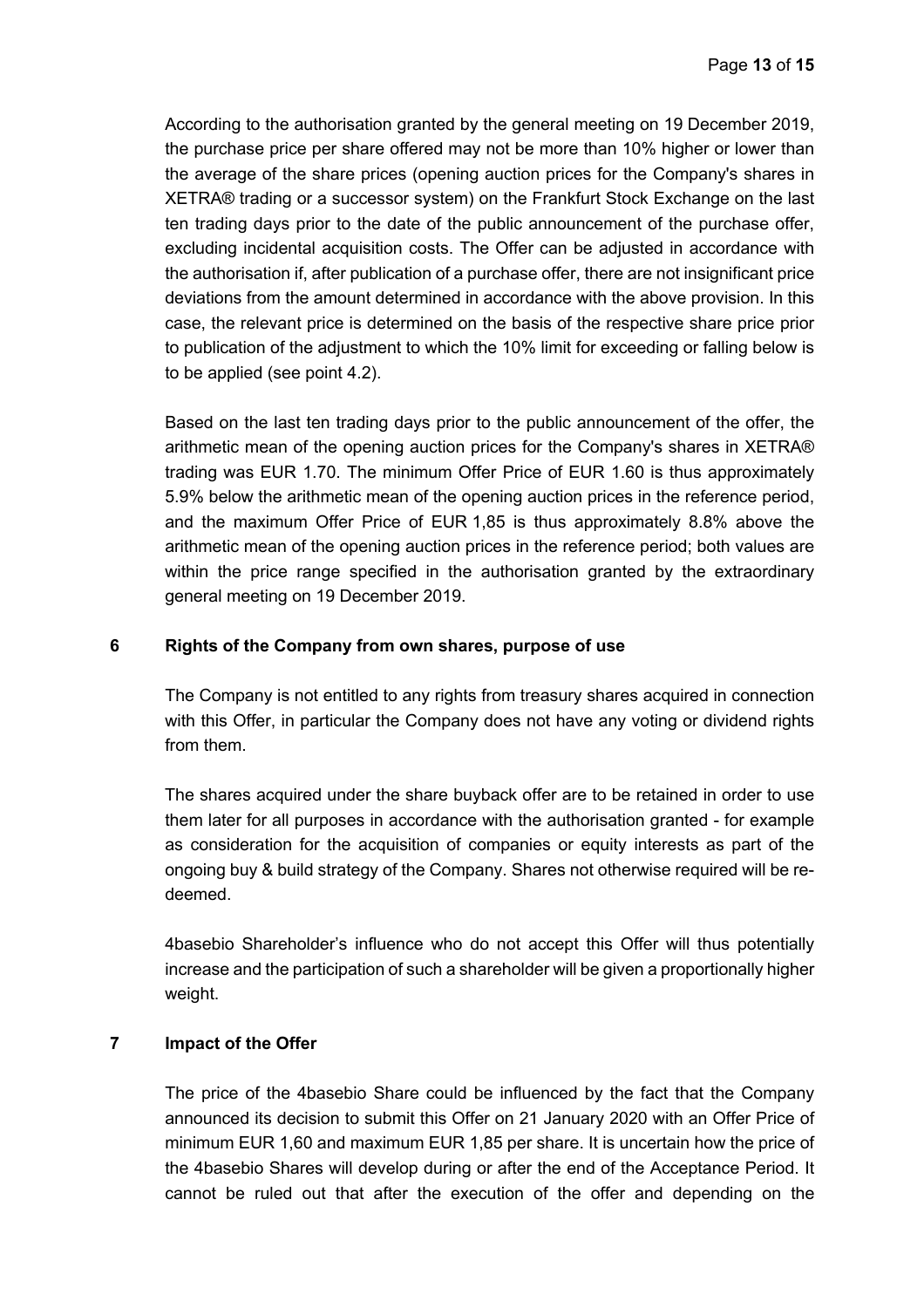acceptance rate, the supply and demand for 4basebio Shares will be lower than today and thus the trading liquidity of the 4basebio Share will decrease. A possible restriction of trading liquidity could also lead to greater price fluctuations than in the past.

### **8 Taxes**

Acceptance of this Offer will result in the sale of the relevant shares in accordance with the allocation procedure described in Section 3.5 of the Offer Document. The Company recommends that 4basebio Shareholders obtain tax advice on the tax consequences of accepting this Offer before accepting this Offer, taking into account their personal circumstances.

#### **9 Publications**

The Company will only publish the final result of the Offer on the Company's website at www.investors.4basebio.com and by publication in the German Federal Gazette (*Bundesanzeiger*), probably on the fifth banking day after the expiry of the Acceptance Period, i.e. on 17 February 2020. Furthermore, in the event of an over-acceptance of the Offer, the Company will, in accordance with Section 3.5 of the Offer Document, also publish without delay the allocation quota with which the declarations of acceptance are to be proportionately taken into account and whether and to what extent the Company makes use of the possibility of increasing the Offer. The Company also reserves the right to make further publications.

Supplements or amendments to the Offer are published in the same manner as this Offer Document.

The above-mentioned other publications and other notifications by the Company in connection with the Offer are only made on the Internet at www.investors.4basebio.com, unless there are further statutory publication obligations in individual cases.

#### **10 Questions and further information**

Please direct any questions in connection with the Offer by phone to the 4basebio AG at +49 (0) 62213540120 and by fax at +49 (0) 62213540127 or by email to under investor@4basebio.com.

A compilation of the relevant documents can be found on the Company's website at www.investors.4basebio.com.

### **11 Applicable law and place of jurisdiction**